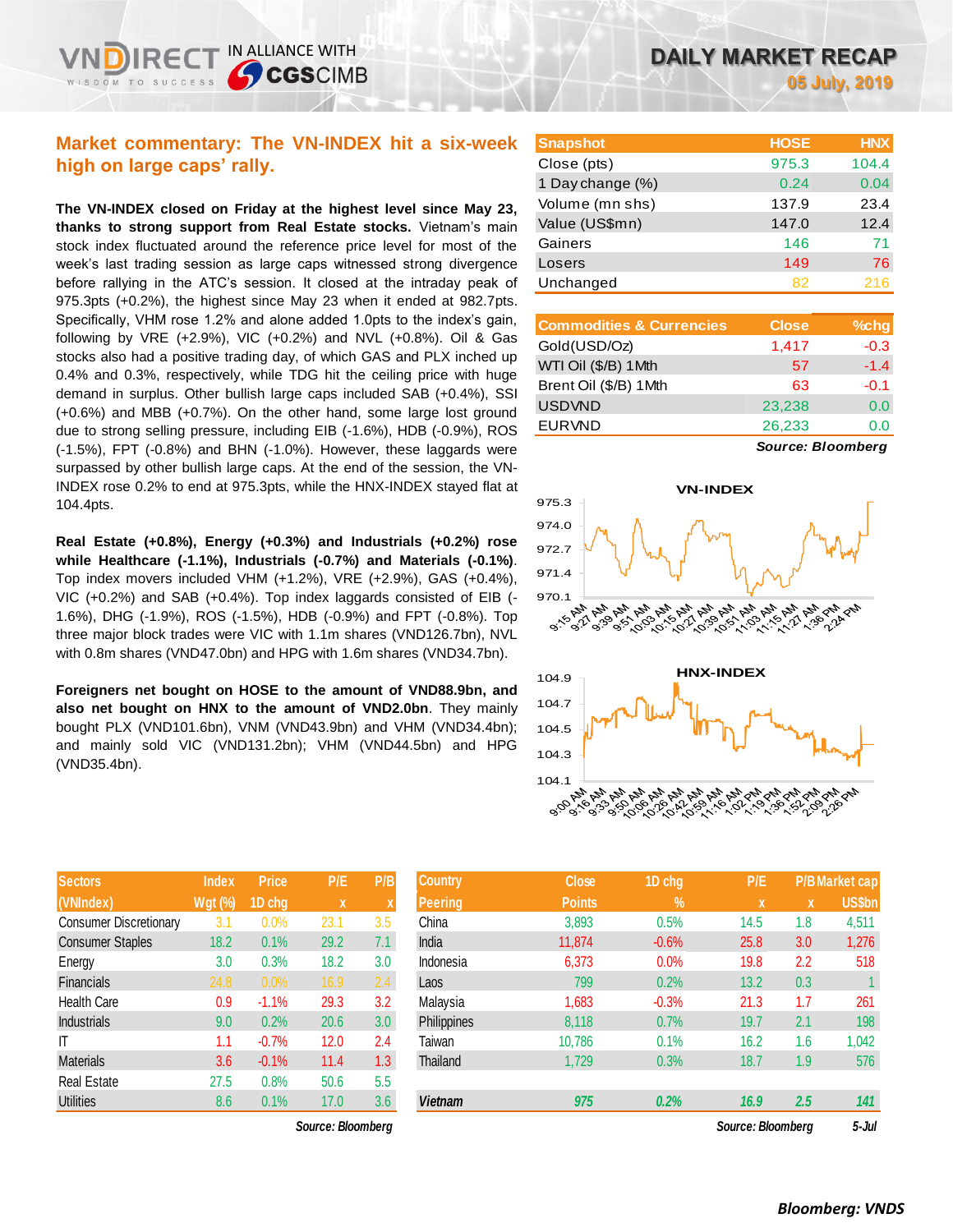### **Market News**

**Oil is set for the biggest weekly decline since May as global demand concerns outweighed an OPEC+ pact to extend supply curbs into 2020 and worries that a renewed confrontation with Iran may threaten supplies.** Futures are down in New York from Wednesday's close as anxieties over demand resurfaced this week following sluggish economic numbers from the U.S. to China. The bleak figures overshadowed OPEC's agreement to roll over supply curbs, while the seizure of a tanker carrying Iranian crude to Syria by British special forces on Thursday failed to spur prices. Oil slumped 4.8% on Tuesday for its worst decline immediately after a meeting by the OPEC+ in four years. OPEC's decision to prolong curbs leaves the door open for U.S. shale producers to grab more market share, as the group will have to cut deeper to achieve inventory targets, according to Goldman Sachs Group Inc. American crude output resumed gains last week after dropping since the start of June. *(Bloomberg)*

**Vietnamese banks expect big inflow of foreign capital.** After successfully selling 3% of its capital to foreign investors to gain VND6.2tr (nearly US\$266.4m) in late 2018, the Joint Stock Commercial Bank for Foreign Trade of Vietnam (VCB VN) is promoting the sale of another 6.5% from now to 2020. Vo Viet Hung, head of the board for capital increase at VCB, said the roadmap for the 6.5% stake sale is awaiting approval of the State Bank of Vietnam (SBV) as well as relevant ministries and sectors. Many foreign investors are planning to pour money into this bank, which posted the highest profit in Vietnam. Notably, GIC, an investment fund of the Singaporean Government, has expressed its intention to continue bidding for VCB's shares after purchasing 2.55% of this bank's capital last year. Meanwhile, the Joint Stock Commercial Bank for Investment and Development of Vietnam (BID VN), another major bank, is negotiating to sell part of its capital to KEB Hana Bank of the Republic of Korea. Chairman of BID's BoD Phan Duc Tu said procedural problems have been handled, but the two sides haven't reached consensus on the price issue. If successful, this will be one of the largest transactions in the market. Not only major banks, poorperforming ones are also attracting great attention from foreign investors. At a recent meeting with Prime Minister Nguyen Xuan Phuc on the sidelines of the G20 Summit in Osaka, Senior Managing Director and Executive Officer of Japan's J Trust Co. Ltd Nobiru Adachi said his firm has expressed its interest in purchasing the Vietnam Construction Bank (CB) in a document sent to the SBV after considering CB financial statistics. J Trust believes that in a short period of time, it will help restructure the CB successfully and regain the previous stature of the bank, Nobiru Adachi noted. According to the SBV, it has submitted to the Prime Minister a plan on the transfer and restructuring of Ocean Bank after selling this bank to a foreign investor. However, the name of this investor has not been revealed. *(Vietnamnet.vn)*

**Forex reserves reach highest level to date.** The information was released by SBV Governor Le Minh Hung at a regular government teleconference with 63 provinces and cities nationwide in Hanoi on July 4. Hung said fluctuations in the global market in 1H19 were unpredictable but proactive and flexible measures had been taken to keep the domestic foreign exchange market stable. During the period, the reference exchange rate was adjusted by 1%, while the rate listed at commercial banks and inter-bank rate were adjusted by 0.3% – 0.4%. He stated the central bank has all necessary tools to effectively control the rate. He noted since the beginning of the year, four commercial banks – Vietcombank, Vietinbank, BIDV, and Agribank – have thoroughly followed the government and SBV's direction in reducing interest rate for prioritised sectors. The work has helped businesses lower costs and the banking system keep a stable interest rate, he added. Meanwhile, credit growth in 1H19 reached 7.33%, roughly equaling that of the same period last year. The credit structure shifted positively, aiding the growth of industry, processingmanufacturing, and export. Regarding the credit for animal husbandry, the governor said outstanding balance stood at VND51tr (US\$2.19bn), of which VND1.7tr were resulted from damage caused by the African swine fever disease. *(Vietnamnet.vn)*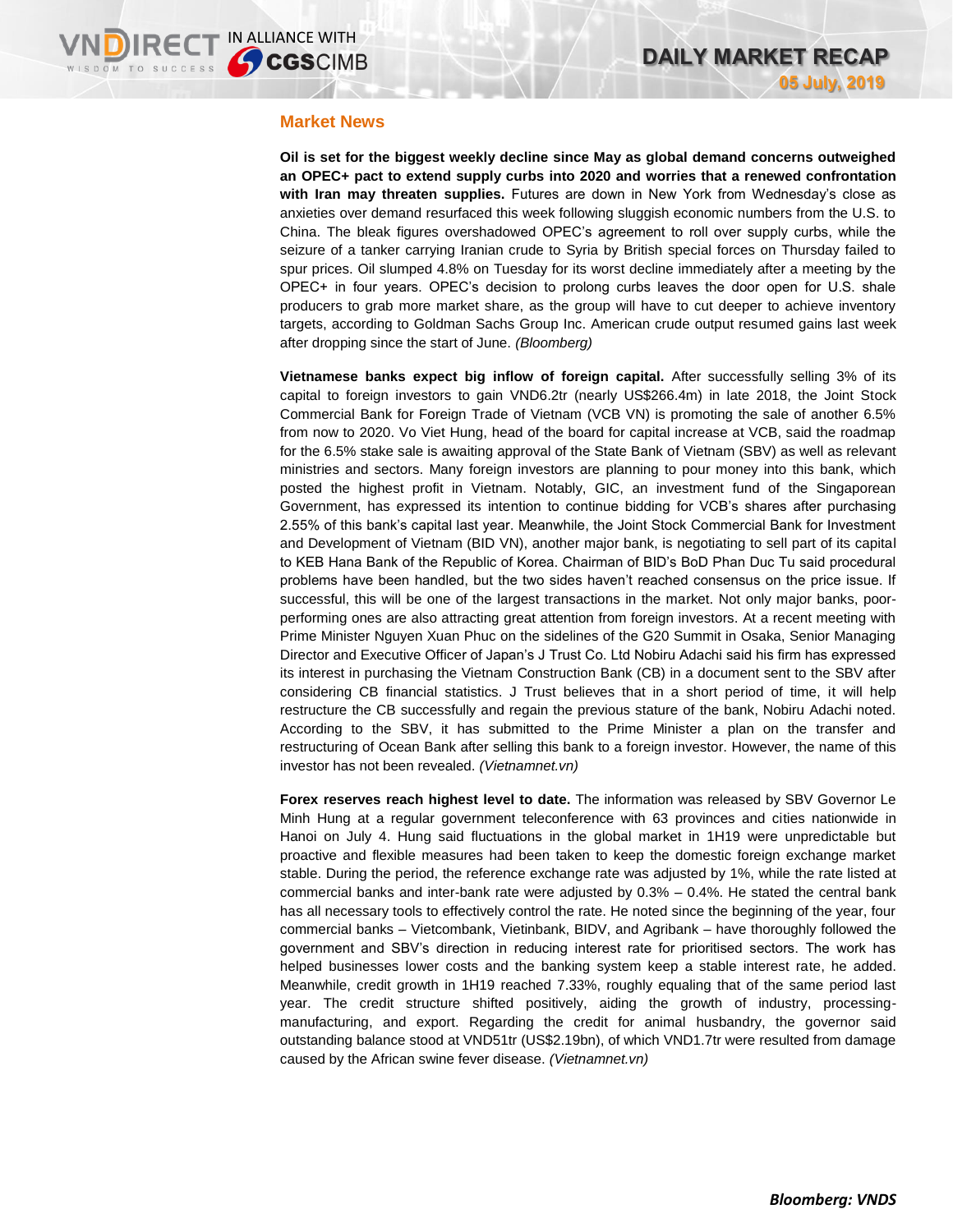## **Vietnam Mid-year Strategy**

### **A rosier outlook**

**We expect a rosier outlook with the VNINDEX touching 1,020 points towards end-2019.** Our forecast is based on a TTM P/E contraction of around 3% to touch 15.0x which, juxtaposed against a 17.9% rise in market cap-weighted earnings during the year, should translate into an approximate 14.7% rise in the index. On technical analysis front, we expect a breakthrough the 965-970pts resistance trendline could indicate a headway into the 1,000-1,030pts zone.

**Vietnam's economy enjoyed a favorable growth in 1H2019** on the back of rebounding domestic consumption, strong manufacturing and surging FDI. We are fairly certain about the direction in which the economy is heading towards end-2019 and 2020 with stable GDP growth of 6.5-6.6%.

- Vietnam's exports and PMI performances in 1H2019 are outliers which reaffirmed our view that Vietnam is likely one of the few economies that benefit from trade diversion as a result of trade tension.
- Inflationary pressure remains benign which would create more room for SBV to follow a more flexible monetary policy in 2H2019.

**In our view, the weak performance of Vietnam equity market in 1H2019 could be explained by:** (1) muted earnings growth in 1Q19, (2) no-show of IPO and sluggish SOE divestment, and (3) vibrant corporate bond market driving money away from equity market. However, despite the lacklustre equity market performance, we see no capital flight so far.

**Though the best is yet to come, the worst seems to be over.** Vietnam's stock market needs at least another year before being included in the MSCI "shortlist" and more than one to two years to be officially upgraded to emerging market status. Though the concerns over global economic slowdown along with heightening trade war tensions still cast shadow, the Fed's dovish turn on interest rates could unleash emerging market rally.

**Overall, we expect a rosier outlook with the VNINDEX touching 1,020 points towards end-2019.** Our forecast is based on a TTM P/E contraction of around 3% to touch 15.0x which, juxtaposed against a 17.9% rise in market cap-weighted earnings during the year, should translate into an approximate 14.7% rise in the index. On technical analysis front, we expect a breakthrough the 965-970pts resistance trendline could indicate a headway into the 1,000-1,030pts zone.

**Consumer and retail are still the places to be.** Our top picks are MWG and VRE regarding their leading position to ride the boom of new shopping trend. We also like VNM as the company should benefit from the broad strength in consumption and competitive edge from its brandname.

**There is growing awareness that Industrial parks, Logistics and Textiles are the biggest beneficiaries from the manufacturing capital outflow away from China** but we feel that most of the names are looking expensive. Currently, KBC is a notable name in IP space with sizable netleasable-area and prime locations. We also put GMD in our watch list as its plan to triple seaport capacity allows the company to ride on the buoyant logistics demand.

**We are generally neutral on banking sector in 2H2019** amid rising cost of fund and the potential spillover from global economic risks. We prefer banks with the following characteristics: 1) good exposure to and strong ability to capture the opportunities from retail lending and non-interest income activities; 2) well-positioned to offset the challenges from rising funding costs and lower credit growth quota; 3) good asset quality to buffer against the risks of rising system-wide NPL ratio. Our top picks are MBB and ACB, meanwhile we lower VCB's rating to Hold as the stock price is close to fair price.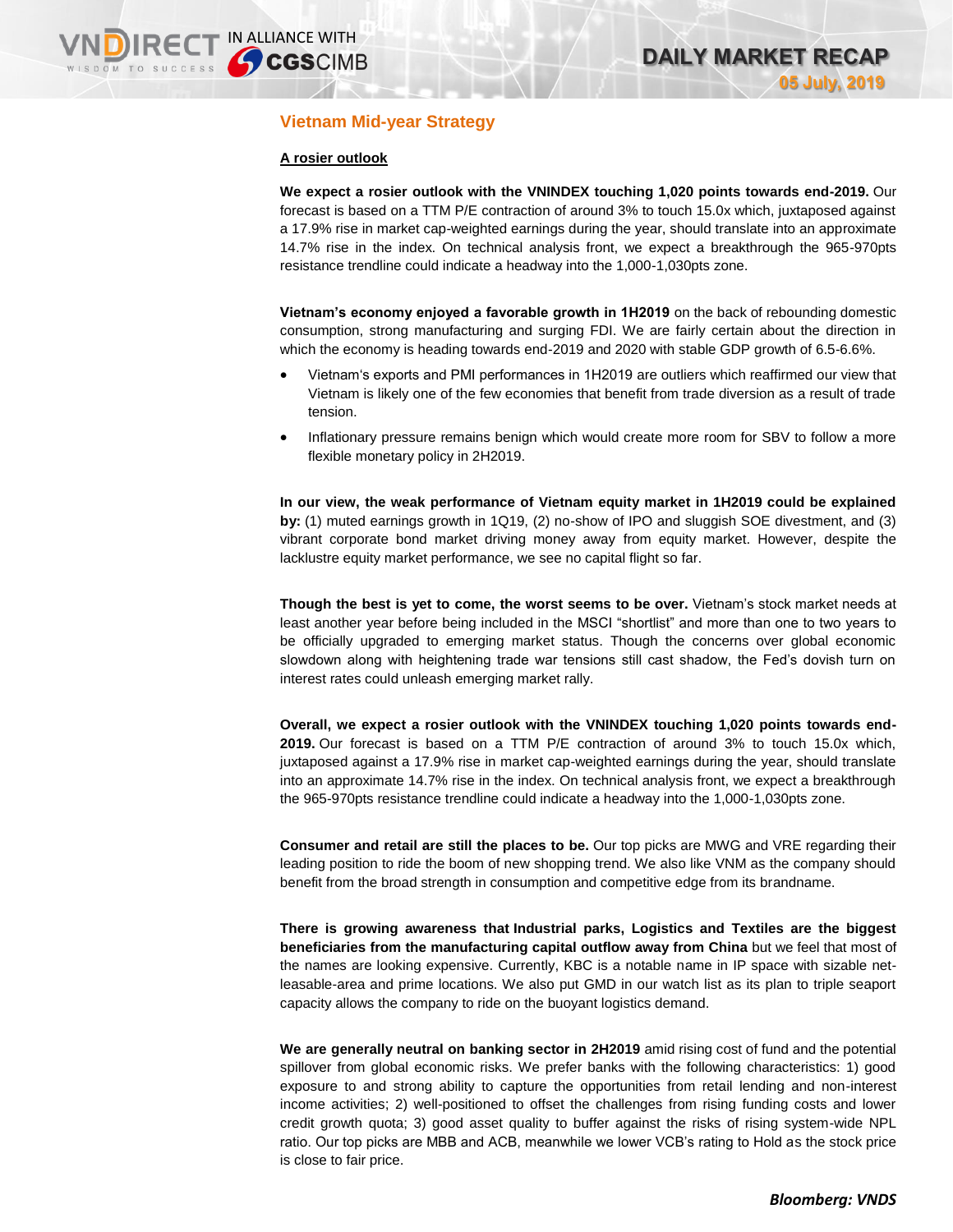**Both Aviation and Power still appear appealing** as they offer growth with defensive characteristics. We prefer ACV as the company is less exposed to rising fuel prices, while it could benefit from intensifying competition among regional airlines. We like POW because of its natural hedge against changes in weather conditions or key input prices.

**DAILY MARKET RECAP** 

**05 July, 2019**

**Although we believe the draft of home loans regulation is not worrisome, we play selectively in property space.** NLG is our stock pick while VHM was put on radar thanks to its strategic pivot into the mid-end segment.

**We are Neutral on the sector but have Add ratings on a few banks.** We believe Vietnamese banks' cyclical earnings growth peaked in 2017-18 and that the sector has moved into a stable growth stage. However, we view a few banks as being well-positioned for retail lending and non-II franchise expansion while their valuations are more attractive than regional peers', hence we have Add ratings on these banks. Our Neutral outlook on the sector is based on the recommendation of the stocks under our coverage (weighted by market cap).

*Read the full report: [HERE](https://nhanha-public-api.vndirect.com.vn/click/OGE0ODlmZDA2ODYwMjZlMjAxNjg5OGJlM2IzNDMxODU=/ZTE3ZmM1MmJiY2U5NGVmZDliNTZiNjA5MzU3ZjJhZjA=/e17fc52bbce94efd9b56b609357f2af0-Vietnam_Navigating_2H2019_20190705.pdf/cmVzZWFyY2hAdm5kaXJlY3QuY29tLnZu/NDExNg==)*

## **Notable Corporate Events**

**Kinh Bac City Development Holding Corporation (KBC VN) – dividend payment:** Jul 12 and Jul 15 will be the ex-date and the record date, respectively, for paying the 2019 first cash dividend of VND500/share, the company said. The payment will be made on Aug 15. *(Ndh.vn)*

*<to be continued>*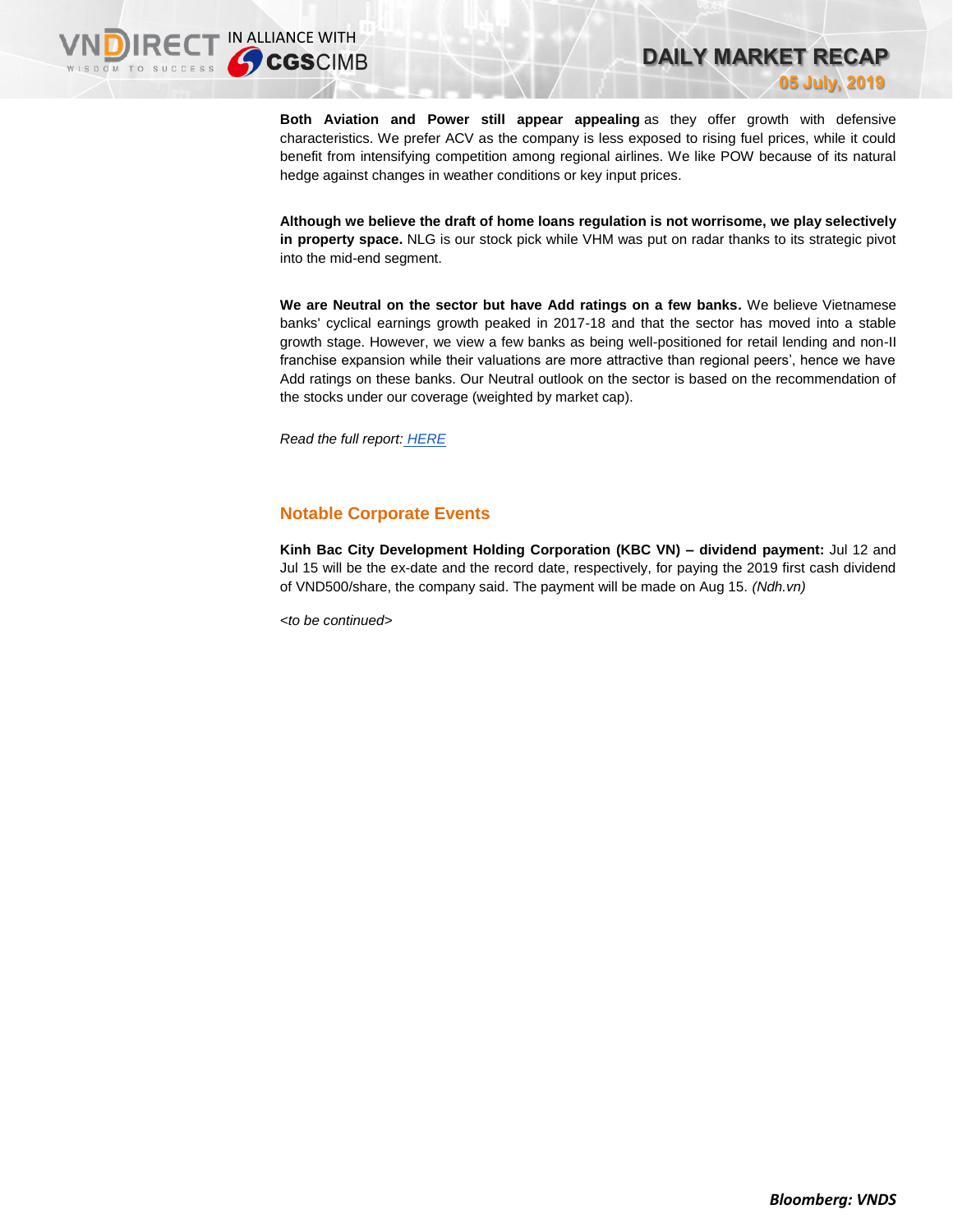# **DAILY MARKET RECAP 05 July, 2019**

## **COVERAGE SUMMARY**

WISDOM TO SUCCESS

VND

IRECT IN ALLIANCE WITH

| Ticker          | <b>Close</b><br>price | <b>Adjusted</b><br>target<br>price | <b>Dividend</b><br>yield | <b>Potential</b><br>return | Rating      | <b>Investment thesis summary/Update</b>                                                                                                                                                                                                                                                                                                                                                                                                                                                                                                | <b>Latest</b><br>report |
|-----------------|-----------------------|------------------------------------|--------------------------|----------------------------|-------------|----------------------------------------------------------------------------------------------------------------------------------------------------------------------------------------------------------------------------------------------------------------------------------------------------------------------------------------------------------------------------------------------------------------------------------------------------------------------------------------------------------------------------------------|-------------------------|
| PC <sub>1</sub> | 18,700                | 24,500                             | 0.0%                     | 31.0%                      | <b>ADD</b>  | 1. Robust backlog in 2019F. According to the company, the total<br>backlog of the grid erection and installation segment is estimated at<br>VND2,829bn at the beginning of 2019<br>2. Promising outlook for hydropower segment. Investments in<br>hydropower have gradually helped improved PC1's earnings quality                                                                                                                                                                                                                     | <b>Link</b>             |
| <b>LPB</b>      | 8,000                 | 12,200                             | 12.5%                    | 65.0%                      | ADD         | thanks to high margins and recurring, stable revenues.<br>1. LPB has embarked on an extensive branch network expansion<br>initiative that is unmatched by other banks.<br>2. Potential for a boost in fee income from bancassurance.<br>3. LPB is considering migrating to HOSE. A listing on HOSE will<br>increase liquidity for LPB<br>4. High dividend yield on a low valuation.                                                                                                                                                    | Link                    |
| <b>NLG</b>      | 28,900                | 35,500                             | 1.7%                     | 24.6%                      | ADD         | 1. Project delay has led to haircut of our FY18F presales estimate.<br>2. Project licenses bode well for FY19F launches.<br>3. New land parcel acquired in Dec to support long term growth.<br>1. ACV is a robust long-term bet on the aviation growth story than                                                                                                                                                                                                                                                                      | Link                    |
| <b>ACV</b>      | 83,100                | 105,000                            | 0.0%                     | 26.4%                      | ADD         | even a basket of domestic airline stocks.<br>2. MOT's divestment of ACV stake to be a significant catalyst.<br>3. High return on capital and superior growth prospects justify<br>valuation premium.                                                                                                                                                                                                                                                                                                                                   | <b>Link</b>             |
| <b>DPM</b>      | 15,450                | 20,000                             | 6.5%                     | 36.0%                      | ADD         | 1. Core urea business could face near-term margin pressure due to<br>the expected increases in gas input prices, which will outweigh ASP<br>recovery, in our view.<br>2. NH3-NPK project is the earnings growth driver over the next few<br>years, contributing 1.4-2.6tr annually to revenue starting from<br>2018F. However high interest expense and D&A burden could result<br>in annual losses in 2019-20F.<br>3. Pending VAT policy change in Vietnam is expected to boost<br>DPM's gross margin by 2-3% pts from 2019F onwards. | Link                    |
| QNS             | 31,600                | 43,900                             | 1.6%                     | 40.5%                      | ADD         | 1. QNS is the leading branded soymilk player in Vietnam and a<br>major sugar producer.<br>2. The company commanded 82% market share of the packaged<br>soymilk market and accounted for around 10% of total nationwide<br>sugar supply in 2017.                                                                                                                                                                                                                                                                                        | Link                    |
| <b>LTG</b>      | 22,700                | 38,300                             | 8.8%                     | 77.5%                      | ADD         | 1. Market leader in the CPC segment with 21% market share (vs.<br>second largest player VFG with 8.3% market share). LTG could<br>easily maintain the market leadership in the segment thanks to (1)<br>extensive distribution network, and (2) established long-term<br>relationships with suppliers.<br>2. Long-term strategy is to focus on the Agrifood segment with high<br>potential in export markets such as China, Philippines, Indonesia,<br>etc.<br>3. LTG is trading far below its domestic peers.                         | Link                    |
| ۷СВ             | 72,600                | 73,800                             | 1.1%                     | 2.8%                       | <b>HOLD</b> | 1. Solid core earnings growth with earnings from divestment and<br>bancassurance deals creating uncaptured upside<br>2. Strongly positioned to penetrate the retail banking segment.<br>3. Well-regarded bank with best-in-class asset quality and strong<br>deposit franchise.<br>4. Successful private placement enhanced capital buffers.                                                                                                                                                                                           | <b>Link</b>             |
| <b>MBB</b>      | 21,300                | 34,000                             | 2.8%                     | 62.4%                      | ADD         | 1. Solid earnings on improving NIM and strong fee income growth<br>with huge room to continue to boost asset yields.<br>2. Continued shift towards retail lending supports NIM expansion.<br>3. Dynamic strategy to boost fee income.<br>4. Prudent risk management evinced by a clean balance sheet                                                                                                                                                                                                                                   | <u>Link</u>             |
| <b>VPB</b>      | 19,400                | 21,200                             | 0.0%                     | 9.3%                       | <b>HOLD</b> | 1. The leading market player in consumer finance with high returns<br>on capital.<br>2. Stricter credit controls hampered earnings growth in FY18.<br>3. More digitalisation initiatives to grow fee income and cut costs.<br>VPB has launched a new digital platform in SME banking, retail<br>banking and consumer finance.                                                                                                                                                                                                          | <b>Link</b>             |
| <b>TCM</b>      | 28,250                | 32,300                             | 1.8%                     | 16.2%                      | <b>ADD</b>  | 1. The only vertically-integrated textile manufacturer in Vietnam.<br>2. Sears's bankruptcy will dent FY18 and FY19F earnings.<br>3. EVFTA is expected to confer a competitive advantage to TCM<br>due to "Fabric forward Rules of Origin"                                                                                                                                                                                                                                                                                             | <b>Link</b>             |
| <b>HPG</b>      | 22,300                | 26,600                             | 0.0%                     | 19.3%                      | ADD         | 1. We believe HPG will further consolidate its domestic market<br>share.<br>2. Higher sales volume but lower ASP<br>3. Slight delay and capex overruns on the second phase of Dung<br>Quat Steel Complex project.                                                                                                                                                                                                                                                                                                                      | <b>Link</b>             |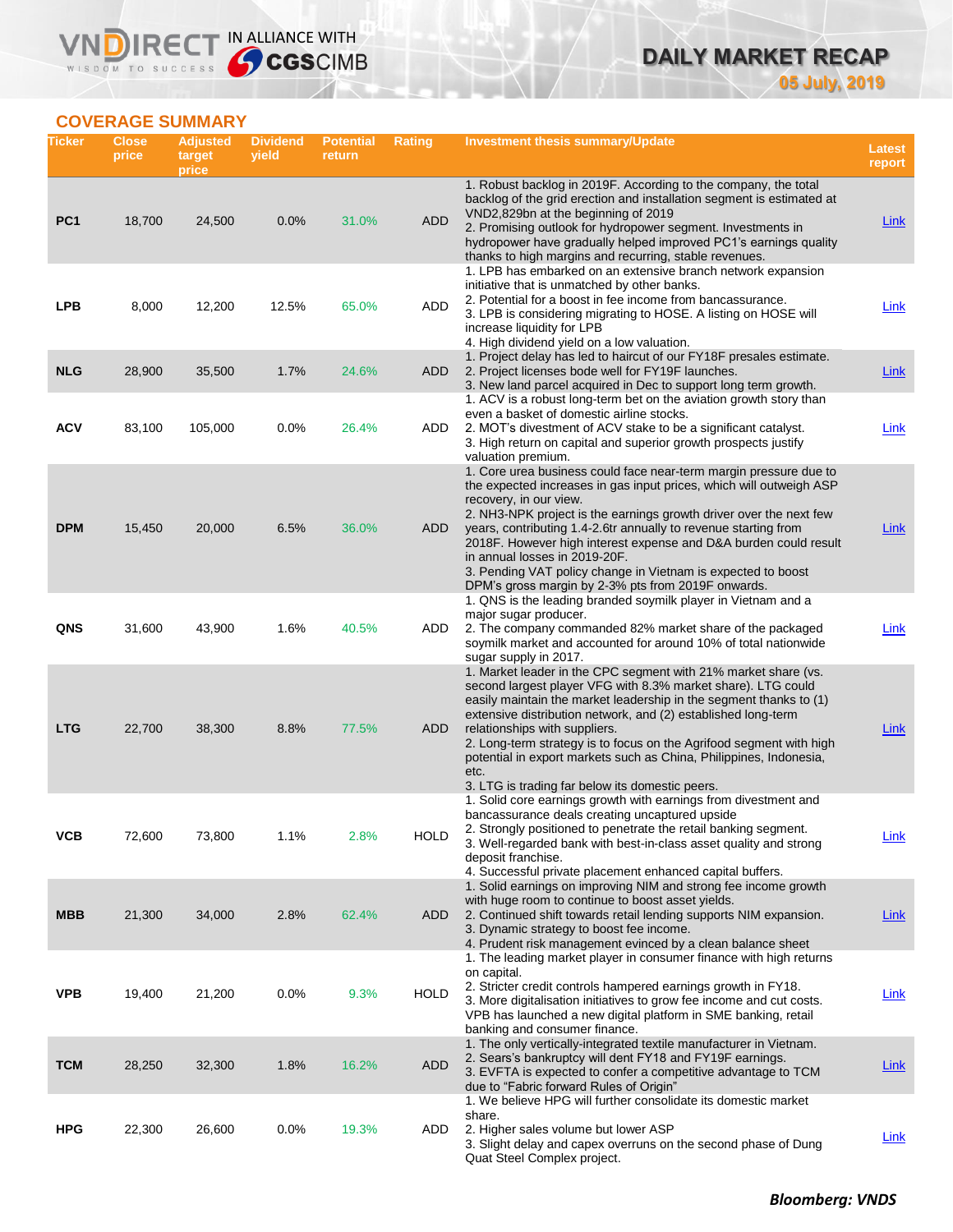# **DAILY MARKET RECAP**

**05 July, 2019**

| Ticker     | Close<br>price | <b>Adjusted</b><br>target<br>price | <b>Dividend</b><br>yield | <b>Potential</b><br>return | <b>Rating</b> | Investment thesis summary/Update                                                                                                                                                                                                                                                                                                                                                                                                                                                    | <b>Latest</b><br>report |
|------------|----------------|------------------------------------|--------------------------|----------------------------|---------------|-------------------------------------------------------------------------------------------------------------------------------------------------------------------------------------------------------------------------------------------------------------------------------------------------------------------------------------------------------------------------------------------------------------------------------------------------------------------------------------|-------------------------|
| <b>PVT</b> | 16,450         | 21,000                             | 6.8%                     | 34.4%                      | <b>ADD</b>    | 1. A beneficiary of secular oil and gas demand growth in Vietnam<br>with stable cash flow and a robust business model.<br>2. PVT boasts a stable business model with assured annual<br>transportation volumes and long-term charter rates.<br>3. We see the ongoing fleet rejuvenation benefitting PVT's long-<br>term prospects.                                                                                                                                                   | <b>Link</b>             |
| <b>STK</b> | 25,300         | 25,200                             | 5.9%                     | 5.5%                       | <b>HOLD</b>   | 1. Second-largest synthetic fiber manufacturer in Vietnam.<br>2. STK is a direct beneficiary of CPTPP and the US-China trade<br>war.<br>3. Trang Bang 5 (TB5) project's commercial operations will start in<br>1Q19F.                                                                                                                                                                                                                                                               | Link                    |
| AAA        | 19,050         | 25,300                             | 10.7%                    | 43.5%                      | <b>ADD</b>    | 1. AAA is the largest plastic packaging manufacturer and exporter in<br>South East Asia, with current production capacity of 8,000<br>tonnes/month.<br>2. AAA will be able to capture market share globally in countries<br>such as Japan and the U.S.<br>3. AAA aims to expand its production and adopt effective cost<br>controls.                                                                                                                                                | Link                    |
| <b>PNJ</b> | 74,500         | 94,900                             | 2.4%                     | 29.8%                      | ADD           | 1. PNJ is leading the jewellery market in Vietnam with an estimated<br>30% market share in the branded segment in 2018, per<br>management.<br>2. Extensive store network and still expanding.<br>3. Sustained momentum at PNJ Gold and anticipated turnaround at<br>PNJ Silver to drive strong topline growth.                                                                                                                                                                      | <b>Link</b>             |
| <b>KDH</b> | 23,300         | 25,800                             | 2.2%                     | 12.9%                      | <b>HOLD</b>   | 1. KDH owns 500ha land bank in the inner city area of HCMC<br>following its recent merger with Binh Chanh Construction &<br>Investment (BCI, Unlisted).<br>2. Its strategy to develop mid-range condos and gated townhouse<br>communities makes for a diversified range of products and lowers<br>market risk.<br>3. We believe KDH's high quality housing developments have<br>helped it to establish its brand name among prospective buyers,<br>driving strong sales absorption. | Link                    |
| <b>DCM</b> | 8,040          | 9,900                              | 6.2%                     | 29.3%                      | ADD           | 1. Parent company PVN guarantees 12% ROE for the company's<br>urea operations in FY15-18F, protecting DCM from adverse market<br>movements.<br>2. Changes to Vietnam's VAT policy in 2018-19F could help expand<br>DCM's gross margin by 3-4% from 2019F onwards, in our view.<br>3. Uncertainty around 2019F input gas price policy, however, is a<br>major risk that could counter positive effects of VAT policy change.                                                         | Link                    |
| <b>VTP</b> | 138,000        | 111,000                            | 1.1%                     | $-18.5%$                   | <b>REDUCE</b> | 1. High growth company in a fast-evolving industry.<br>2. VTP's market share gains can be attributed to advanced<br>technology and strong infrastructure.<br>3. VTP's core sales is expected to grow at a CAGR of 48.5% to<br>2020.<br>4. Healthy financial status with strong cash reserves and high ROE.                                                                                                                                                                          | Link                    |
| <b>ACB</b> | 29,200         | 39,500                             | 3.4%                     | 38.7%                      | ADD           | 1. Well-established retail brand name and customer base.<br>2. Large retail customer base enables a strong fee income<br>franchise.<br>3. Legacy issues resolved, resulting in a healthy balance sheet.                                                                                                                                                                                                                                                                             | <b>Link</b>             |
| <b>GAS</b> | 103,600        | 91,600                             | 4.0%                     | $-7.6%$                    | <b>HOLD</b>   | 1. Flat oil price outlook could weigh on sales growth<br>2. Depleting gas supply puts pressure on input costs<br>3. Demand and capacity expansion to partly offset rising costs                                                                                                                                                                                                                                                                                                     | Link                    |
| <b>PVS</b> | 23,400         | 25,000                             | 5.2%                     | 12.0%                      | <b>HOLD</b>   | 1. A diversified oilfield services company with strong financial health<br>2. Key beneficiary of Vietnam's push for renewed dry gas reserves<br>3. Strong earnings growth expected in FY18-21F                                                                                                                                                                                                                                                                                      | Link                    |
| <b>PVD</b> | 18,650         | 19,600                             | 0.0%                     | 5.1%                       | <b>HOLD</b>   | 1. PVD's rig fleet as young enough to benefit from anticipated global<br>oilfield services market upturn<br>2. We differ in expecting PVD's profitability to turn around in FY19-<br>21F                                                                                                                                                                                                                                                                                            | <b>Link</b>             |
| MSH        | 62,700         | 62,500                             | 5.6%                     | 5.3%                       | <b>HOLD</b>   | 1. MSH leads position in apparel manufacturing industry, solidified<br>by a strong customer base of global premium fashion brands.<br>2. A change in product mix with larger contribution from high-margin<br>FOB (Free on Board) apparel production is expected to be the near-<br>term growth driver.                                                                                                                                                                             | <b>Link</b>             |
| <b>MWG</b> | 95,400         | 118,800                            | 1.5%                     | 26.0%                      | ADD           | 1. Mobile World Investment Corporation (MWG) is the largest<br>consumer electronics retailer in term of both revenue and earnings.<br>2. We see long-term potential in the grocery retail business,<br>underpinned by: 1) high-growth segment to lure both local and<br>foreign retailers; and 2) improving performance of BHX in late-2018.                                                                                                                                        | <u>Link</u>             |

IN ALLIANCE WITH

Vľ

n

 $R \in C$ 

WISDOM TO SUCCESS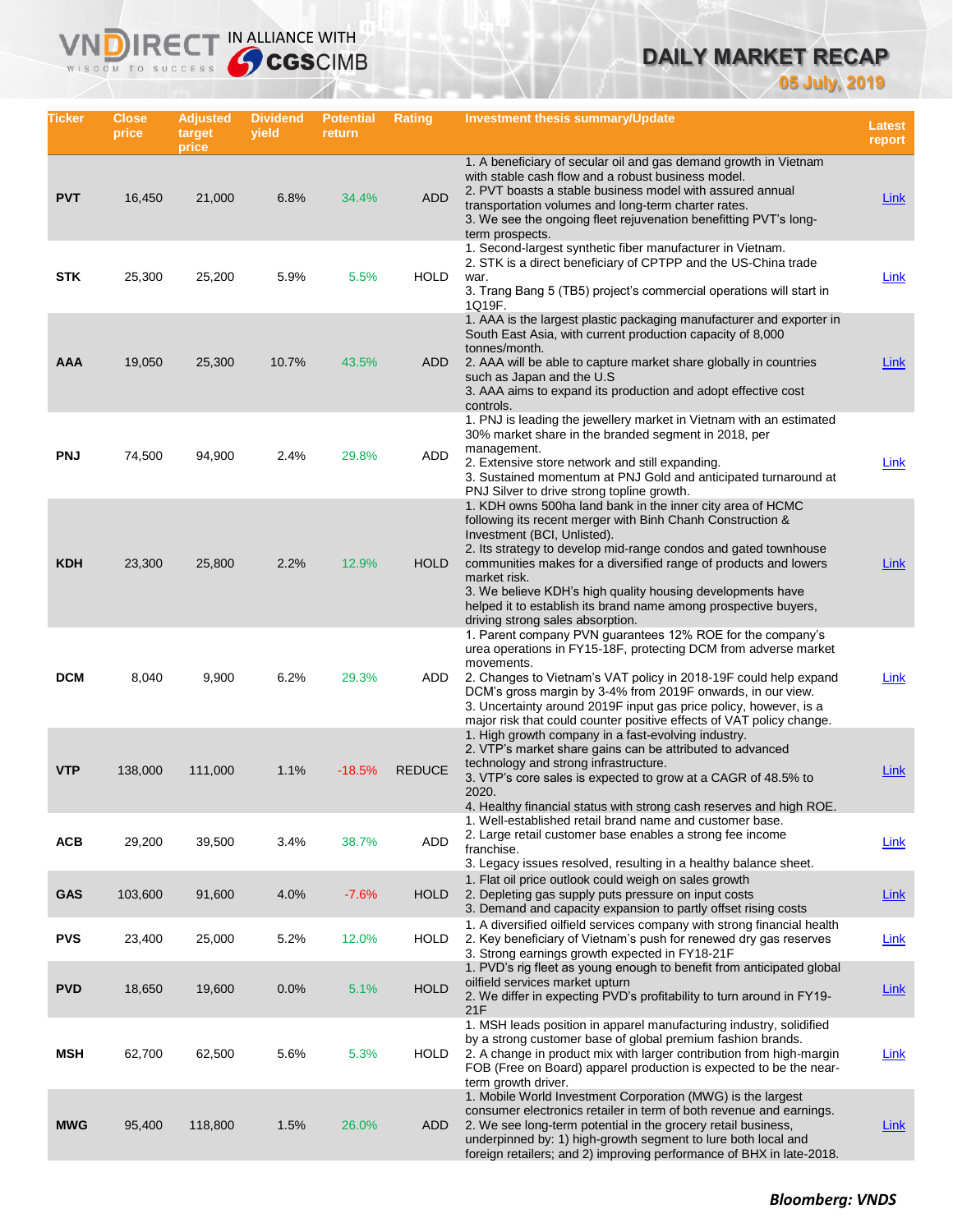

# **DAILY MARKET RECAP**

**05 July, 2019**

| <b>Ticker</b> | <b>Close</b><br>price | <b>Adjusted</b><br>target<br>price | <b>Dividend</b><br>vield | <b>Potential</b><br><b>return</b> | <b>Rating</b> | <b>Investment thesis summary/Update</b>                                                                                                                                                                                                                               | <b>Latest</b><br>report |
|---------------|-----------------------|------------------------------------|--------------------------|-----------------------------------|---------------|-----------------------------------------------------------------------------------------------------------------------------------------------------------------------------------------------------------------------------------------------------------------------|-------------------------|
| <b>POW</b>    | 14.700                | 18.334                             | $0.0\%$                  | 24.7%                             | ADD.          | 1. The leading gas-fired power producer in Vietnam<br>2. Riding the anticipated power shortage in the South of Vietnam<br>3. Well-positioned to excel in the competitive electricity market<br>4. Vigorous 2019F outlook, solid EPS growth of 16.6% over FY18-<br>21F | Link                    |
| <b>TCB</b>    | 21.350                | 27,400                             | 0.0%                     | 28.3%                             | <b>ADD</b>    | 1. Unique ecosystem banking approach that is unmatched by rivals.<br>2. TCB has the strongest and most diversified non-II franchise.<br>3. Advanced technology enables customer-centric system.<br>4. Potential re-rating catalysts and downside risks.               | Link                    |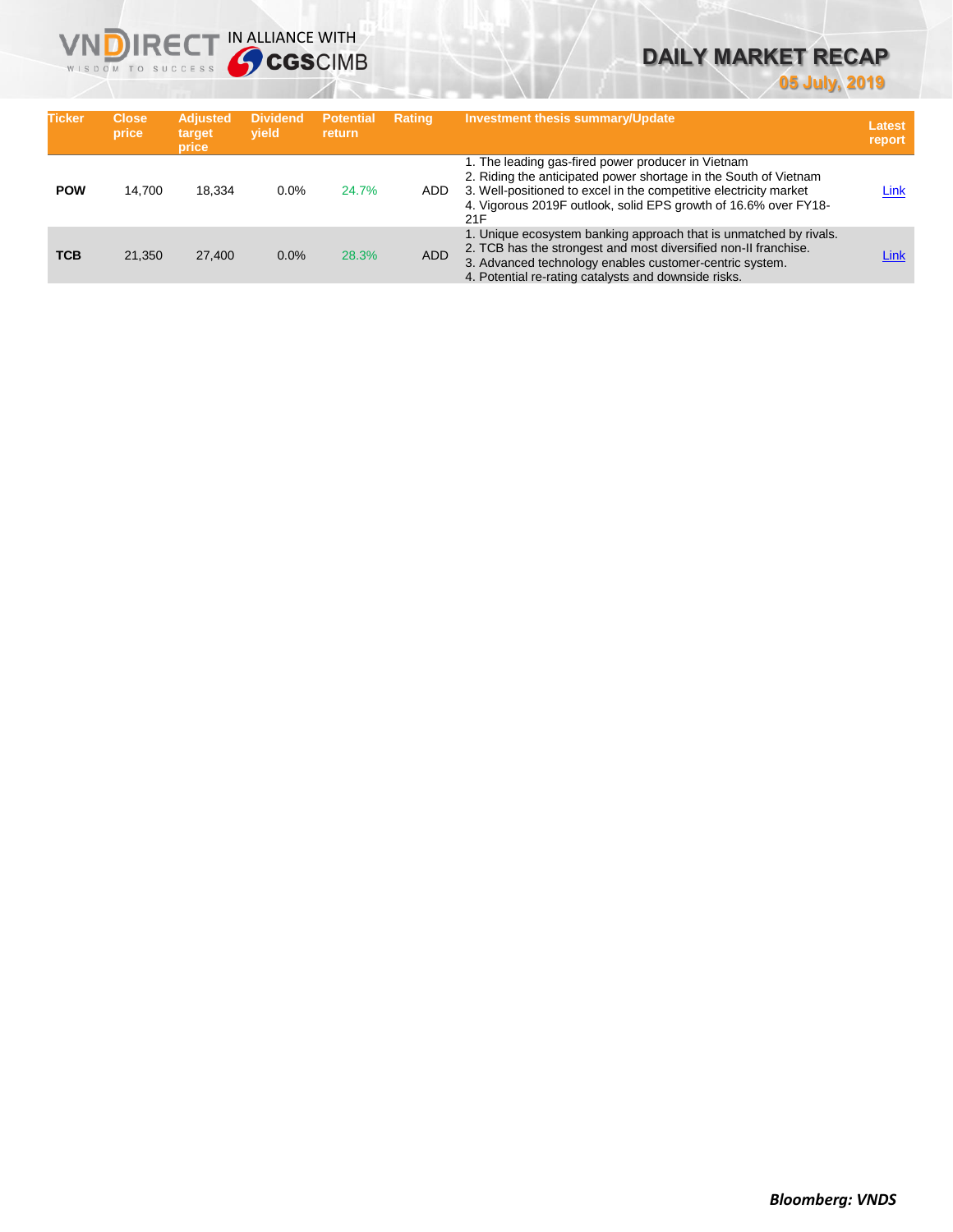### **MARKET MOVEMENTS**

WISDOM TO SUCCESS

| <b>HOSE</b>        |              |       |         |         |            |                    |              | <b>HNX</b> |         |         |            |
|--------------------|--------------|-------|---------|---------|------------|--------------------|--------------|------------|---------|---------|------------|
| <b>Top gainers</b> |              |       |         |         | <b>VND</b> | <b>Top gainers</b> |              |            |         |         | <b>VND</b> |
| <b>Ticker</b>      | Last         | Chg   | $%$ chq | Vol.    | Index      | <b>Ticker</b>      | Last         | Chg        | $%$ chq | Vol.    | Index      |
|                    | <b>Price</b> |       |         |         | impact     |                    | <b>Price</b> |            |         |         | impact     |
| <b>LGC</b>         | 33,750       | 2,200 | 6.97    | 10      | 0.126      | <b>KSK</b>         | 300          | 100        | 50.00   | 110.500 | 0.003      |
| <b>DAH</b>         | 9,120        | 590   | 6.92    | 226,360 | 0.006      | <b>HKB</b>         | 800          | 100        | 14.29   | 98,900  | 0.005      |
| <b>SJF</b>         | 3.730        | 240   | 6.88    | 2.48MLN | 0.006      | <b>AME</b>         | 8,800        | 800        | 10.00   | 100     | 0.004      |
| LM <sub>8</sub>    | 19,500       | 1,250 | 6.85    | 60      | 0.003      | <b>KSQ</b>         | 2,200        | 200        | 10.00   | 14,700  | 0.005      |
| <b>TDW</b>         | 23,600       | 500,  | 6.79    | 10      | 0.004      | <b>PMS</b>         | 13,200       | 1,200      | 10.00   | 100     | 0.004      |

**NDIRECT IN ALLIANCE WITH** 

| <b>HOSE</b>        |              |       |      |         |            |                    |              | <b>HNX</b> |         |         |              |
|--------------------|--------------|-------|------|---------|------------|--------------------|--------------|------------|---------|---------|--------------|
| <b>Top gainers</b> |              |       |      |         | <b>VND</b> | <b>Top gainers</b> |              |            |         |         | <b>VND</b>   |
| Ticker             | Last         | Chg   | %chg | Vol.    | Index      | <b>Ticker</b>      | Last         | Chg        | $%$ chg | Vol.    | <b>Index</b> |
|                    | <b>Price</b> |       |      |         | impact     |                    | <b>Price</b> |            |         |         | impact       |
| LGC                | 33,750       | 2,200 | 6.97 | 10      | 0.126      | <b>KSK</b>         | 300          | 100        | 50.00   | 110.500 | 0.003        |
| <b>DAH</b>         | 9,120        | 590   | 6.92 | 226,360 | 0.006      | <b>HKB</b>         | 800          | 100        | 14.29   | 98,900  | 0.005        |
| <b>SJF</b>         | 3,730        | 240   | 6.88 | 2.48MLN | 0.006      | <b>AME</b>         | 8,800        | 800        | 10.00   | 100     | 0.004        |
| LM <sub>8</sub>    | 19,500       | 1,250 | 6.85 | 60      | 0.003      | <b>KSQ</b>         | 2,200        | 200        | 10.00   | 14,700  | 0.005        |
| TDW                | 23,600       | 1,500 | 6.79 | 10      | 0.004      | <b>PMS</b>         | 13,200       | 1,200      | 10.00   | 100     | 0.004        |
|                    |              |       |      |         |            |                    |              |            |         |         |              |

| <b>Top losers</b> |              |          |         |       | <b>VND</b> | <b>Top losers</b> |              |          |          |         | <b>VND</b>   |
|-------------------|--------------|----------|---------|-------|------------|-------------------|--------------|----------|----------|---------|--------------|
| <b>Ticker</b>     | Last         | Chg      | %chq    | Vol.  | Index      | <b>Ticker</b>     | Last         | Chg      | $%$ chq  | Vol.    | <b>Index</b> |
|                   | <b>Price</b> |          |         |       | impact     |                   | <b>Price</b> |          |          |         | impact       |
| VNL               | 15,350       | $-1.150$ | $-6.97$ | 130   | $-0.003$   | <b>ACM</b>        | 500          | $-100$   | $-16.67$ | 380.800 | $-0.005$     |
| <b>TIE</b>        | 7.660        | $-570$   | $-6.93$ | 10    | $-0.002$   | <b>NHP</b>        | 500          | $-100$   | $-16.67$ | 846,600 | $-0.002$     |
| <b>TCO</b>        | 10,100       | $-750$   | $-6.91$ | 100   | $-0.004$   | <b>PCG</b>        | 11.000       | $-1.200$ | $-9.84$  | 1.700   | $-0.006$     |
| <b>VPK</b>        | 3,260        | $-240$   | $-6.86$ | 1,400 | $-0.001$   | <b>POT</b>        | 16,600       | $-1,800$ | $-9.78$  | 4,100   | $-0.009$     |
| <b>TCD</b>        | 13,750       | $-1,000$ | $-6.78$ | 690   | $-0.011$   | <b>DZM</b>        | 3,800        | $-400$   | $-9.52$  | 500     | $-0.001$     |

|               | <b>Top index movers</b> |       |      |         | <b>VND</b>   |
|---------------|-------------------------|-------|------|---------|--------------|
| <b>Ticker</b> | Last                    | Cha   | %chq | Vol.    | <b>Index</b> |
|               | <b>Price</b>            |       |      |         | impact       |
| <b>VHM</b>    | 86,000                  | 1,000 | 1.18 | 1.23MLN | 0.993        |
| <b>VRE</b>    | 35,750                  | 1,000 | 2.88 | 3.17MLN | 0.690        |
| <b>GAS</b>    | 103,600                 | 400   | 0.39 | 221,780 | 0.227        |
| <b>VIC</b>    | 116,700                 | 200   | 0.17 | 307,400 | 0.198        |
| <b>SAB</b>    | 280,000                 | 1,000 | 0.36 | 21,150  | 0.190        |

|               | <b>VND</b><br>Top index laggers |          |         |                   |          |               | Top index laggers |          |         |         | <b>VND</b> |
|---------------|---------------------------------|----------|---------|-------------------|----------|---------------|-------------------|----------|---------|---------|------------|
| <b>Ticker</b> | Last                            | Chg      | $%$ chq | Vol.              | Index    | <b>Ticker</b> | Last              | Chg      | %chq    | Vol.    | Index      |
|               | <b>Price</b>                    |          |         |                   | impact   |               | <b>Price</b>      |          |         |         | impact     |
| EIB           | 18.350                          | $-300$   | $-1.61$ | 15.400            | $-0.110$ | DGC           | 30,500            | $-500$   | $-1.61$ | 139.900 | $-0.039$   |
| <b>DHG</b>    | 105.500                         | $-1.100$ | $-1.86$ | 14.180            | $-0.078$ | CEO           | 10.100            | $-200$   | $-1.94$ | 250,700 | $-0.032$   |
| <b>ROS</b>    | 29.350                          | $-450$   |         | $-1.51$ 11.11 MLN | $-0.076$ | <b>PVS</b>    | 23.400            | $-100$   | $-0.43$ | 1.56MLN | $-0.025$   |
| <b>HDB</b>    | 26,250                          | $-250$   | $-0.94$ | 1.05MLN           | $-0.073$ | <b>VHL</b>    | 25,500            | $-2.400$ | $-8.60$ | 1.000   | $-0.022$   |
| <b>FPT</b>    | 46,600                          | $-350$   | $-0.75$ | 1.14MLN           | $-0.070$ | <b>PVX</b>    | 1,100             | $-100$   | $-8.33$ | 509.300 | $-0.021$   |

| Top index movers |              |       |         |         | <b>VND</b>   | <b>VND</b><br><b>Top index movers</b> |              |       |         |         |              |  |
|------------------|--------------|-------|---------|---------|--------------|---------------------------------------|--------------|-------|---------|---------|--------------|--|
| Ticker           | Last         | Chg   | $%$ chq | Vol.    | <b>Index</b> | Ticker                                | Last         | Chg   | $%$ chq | Vol.    | <b>Index</b> |  |
|                  | <b>Price</b> |       |         |         | impact       |                                       | <b>Price</b> |       |         |         | impact       |  |
| VHM              | 86,000       | 1.000 | 1.18    | 1.23MLN | 0.993        | <b>VCS</b>                            | 68,000       | 2,100 | 3.19    | 379.200 | 0.070        |  |
| <b>VRE</b>       | 35,750       | 1.000 | 2.88    | 3.17MLN | 0.690        | <b>API</b>                            | 24,800       | 2,000 | 8.77    | 100     | 0.027        |  |
| GAS              | 103,600      | 400   | 0.39    | 221.780 | 0.227        | HUT                                   | 2,500        | 100   | 4.17    | 251.100 | 0.021        |  |
| <b>VIC</b>       | 116.700      | 200   | 0.17    | 307.400 | 0.198        | <b>CTX</b>                            | 28,400       | 2,500 | 9.65    | 3,500   | 0.017        |  |
| SAB              | 280,000      | 1.000 | 0.36    | 21.150  | 0.190        | <b>BAX</b>                            | 70.000       | 5.800 | 9.03    | 93,000  | 0.015        |  |

|            | <b>Top index laggers</b> |          |         |                   | <b>VND</b>   | <b>VND</b><br>Top index laggers |              |          |         |         |              |  |
|------------|--------------------------|----------|---------|-------------------|--------------|---------------------------------|--------------|----------|---------|---------|--------------|--|
| Ticker     | Last                     | Chg      | %chq    | Vol.              | <b>Index</b> | Ticker                          | Last         | Chg      | $%$ chq | Vol.    | <b>Index</b> |  |
|            | <b>Price</b>             |          |         |                   | impact       |                                 | <b>Price</b> |          |         |         | impact       |  |
| EIB        | 18.350                   | $-300$   | $-1.61$ | 15.400            | $-0.110$     | <b>DGC</b>                      | 30,500       | -500     | $-1.61$ | 139.900 | $-0.039$     |  |
| <b>DHG</b> | 105.500                  | $-1.100$ | $-1.86$ | 14.180            | $-0.078$     | <b>CEO</b>                      | 10.100       | $-200$   | $-1.94$ | 250.700 | $-0.032$     |  |
| <b>ROS</b> | 29.350                   | $-450$   |         | $-1.51$ 11.11 MLN | $-0.076$     | <b>PVS</b>                      | 23.400       | $-100$   | $-0.43$ | .56MLN  | $-0.025$     |  |
| <b>HDB</b> | 26,250                   | $-250$   | $-0.94$ | 1.05MLN           | $-0.073$     | <b>VHL</b>                      | 25,500       | $-2.400$ | $-8.60$ | 1.000   | $-0.022$     |  |
| <b>FPT</b> | 46,600                   | $-350$   | $-0.75$ | 1.14MLN           | $-0.070$     | <b>PVX</b>                      | 1.100        | $-100$   | $-8.33$ | 509.300 | $-0.021$     |  |

| <b>Top liquidity</b> |                      |        |         |                 | <b>VND</b>             | <b>VND</b><br>Top liquidity |                      |        |         |                   |                        |  |
|----------------------|----------------------|--------|---------|-----------------|------------------------|-----------------------------|----------------------|--------|---------|-------------------|------------------------|--|
| <b>Ticker</b>        | Last<br><b>Price</b> | Chg    | $%$ chq | Val.<br>(VNDbn) | <b>Index</b><br>impact | <b>Ticker</b>               | Last<br><b>Price</b> | Chg    | $%$ chq | Val.<br>(VNDbn)   | <b>Index</b><br>impact |  |
| <b>ROS</b>           | 29,350               | $-450$ | $-1.51$ | 326             | $-0.076$               | <b>PVS</b>                  | 23.400               | $-100$ | $-0.43$ | 37                | $-0.025$               |  |
| <b>PLX</b>           | 64,500               | 200    | 0.31    | 146             | 0.077                  | TNG                         | 21,900               | 100    | 0.46    | 28                | 0.005                  |  |
| <b>VRE</b>           | 35,750               | 1.000  | 2.88    | 113             | 0.690                  | VCS                         | 68,000               | 2,100  | 3.19    | 26                | 0.070                  |  |
| AAA                  | 19,050               | 400    | 2.14    | 109             | 0.020                  | <b>ACB</b>                  | 29,200               | 0      | 0.00    | 23                | 0.000                  |  |
| <b>VHM</b>           | 86,000               | 1,000  | 1.18    | 105             | 0.993                  | <b>SHB</b>                  | 6,800                | 0      | 0.00    | 16                | 0.000                  |  |
|                      |                      |        |         |                 |                        |                             |                      |        |         | Source: Bloomberg |                        |  |

*Source: Bloomberg*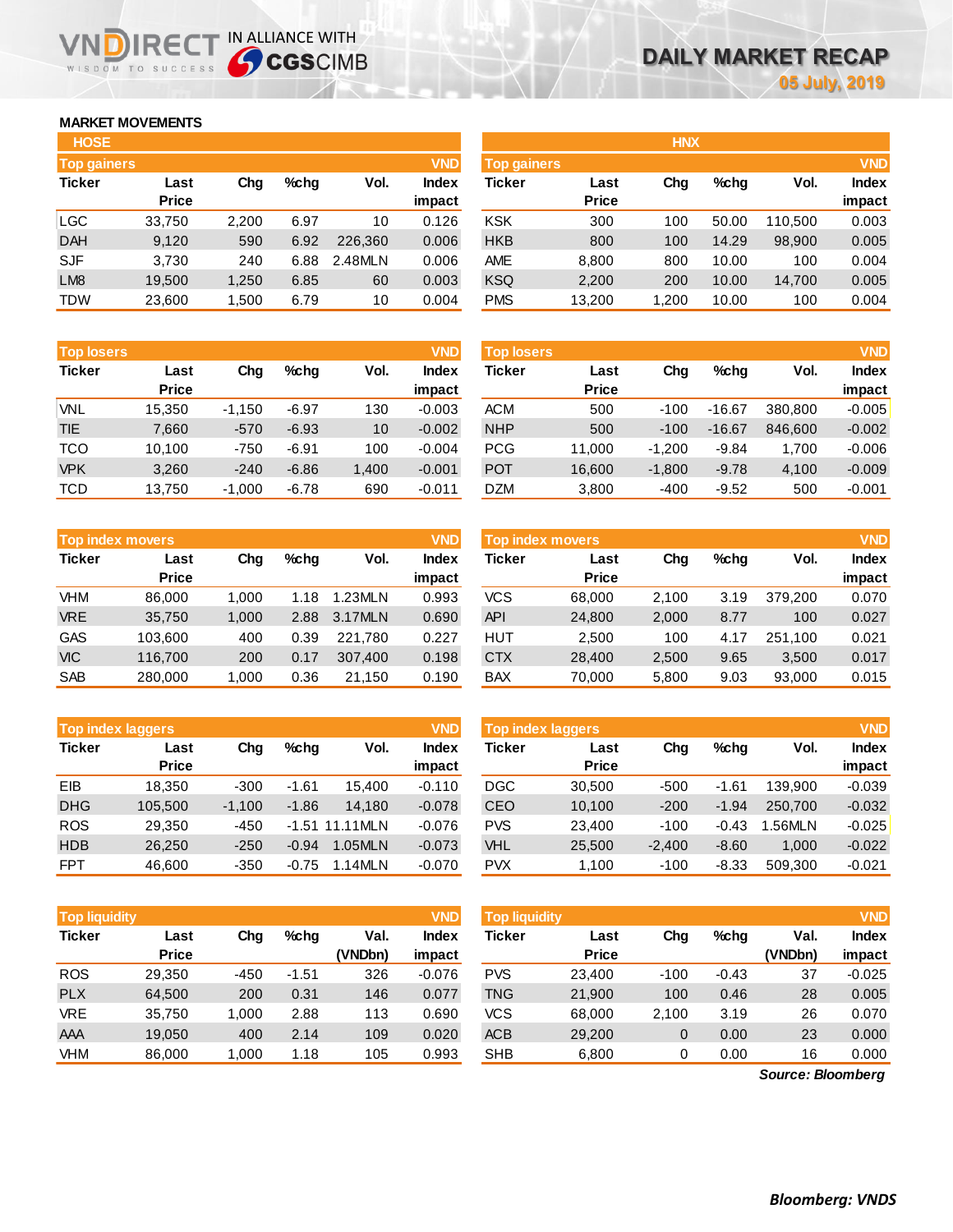

**05 July, 2019**

**DAILY MARKET RECAP** 



**Volume (Mn'shs) HOSE HNX Value (VND'bn) HOSE HNX BUY** 11.1 0.6 **BUY** 501.4 9.5

**VNDIRECT IN ALLIANCE WITH** 

**FOREIGN ACTIVITIES**

WISDOM TO SUCCESS





|  | <b>YTD ACCUMULATION</b> |  |  |  |
|--|-------------------------|--|--|--|
|  |                         |  |  |  |

| <b>Volume (MIn'shs)</b> | <b>HOSE</b> | <b>HNX</b> | <b>Value (VND'bn)</b> | <b>HOSE</b> | <b>HNX</b>                  |
|-------------------------|-------------|------------|-----------------------|-------------|-----------------------------|
| <b>BUY</b>              | 1,992.2     | 137.0      | <b>BUY</b>            | 89,527.2    | 2,524.6                     |
| % of market             | 9.6%        | 3.2%       | % of market           | 19.4%       | 1.5%                        |
| <b>SELL</b>             | 1,968.0     | 168.4      | <b>SELL</b>           | 81,806.9    | 2,819.3                     |
| % of market             | 9.5%        | 3.9%       | % of market           | 17.7%       | 1.7%                        |
| <b>NET BUY (SELL)</b>   | 24.3        | (31.4)     | <b>NET BUY (SELL)</b> | 7,720       | (294.8)<br>Source: HSX, HNX |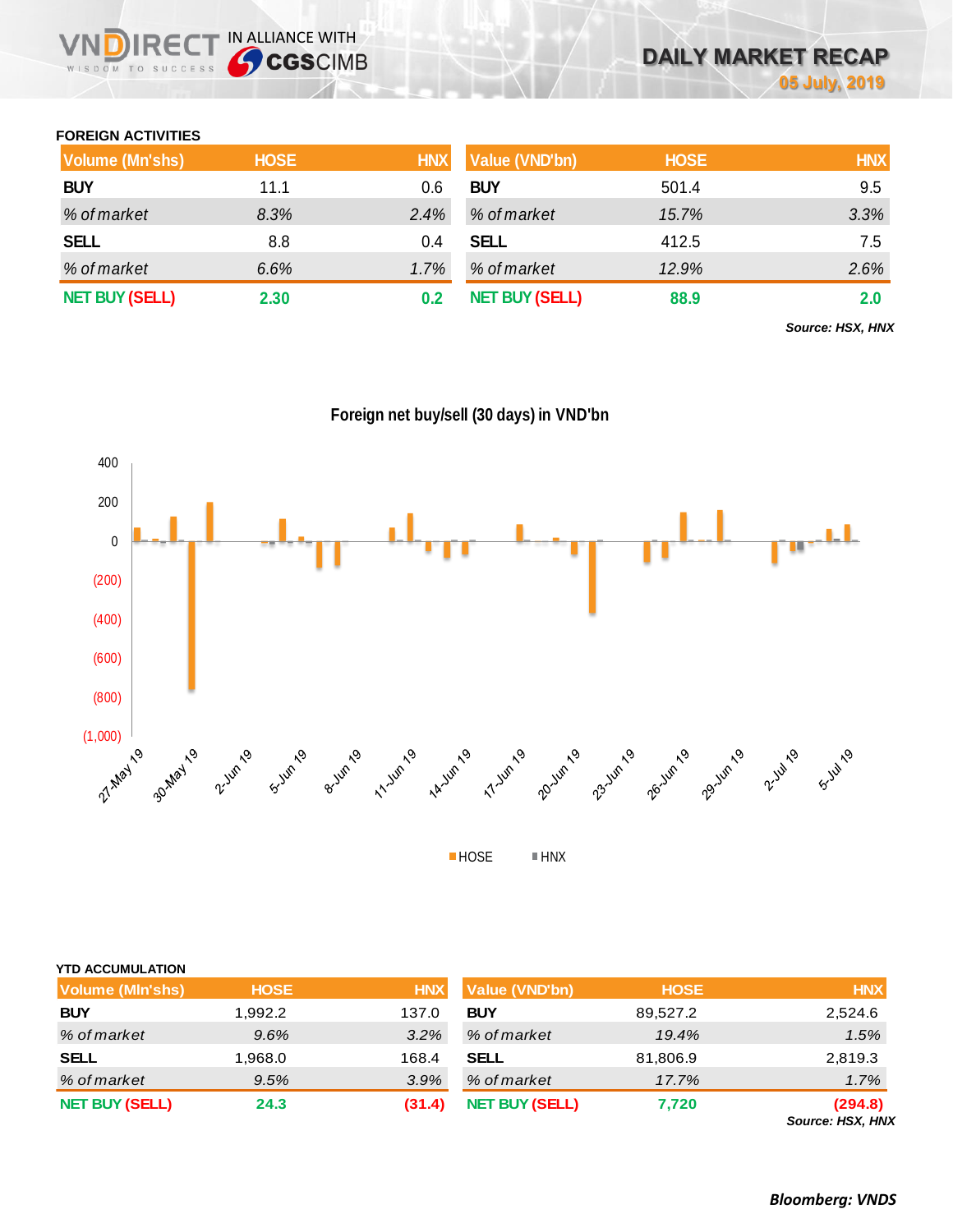## **FOREIGN ACTIVITIES**

WISDOM TO SUCCESS

IRECT IN ALLIANCE WITH

|               |                               | <b>HOSE</b> |         |       |                        | <b>HNX</b>                                     |                      |        |         |       |                        |  |
|---------------|-------------------------------|-------------|---------|-------|------------------------|------------------------------------------------|----------------------|--------|---------|-------|------------------------|--|
|               | Top buy by foreigners (value) |             |         |       | <b>VND'bn</b>          | <b>VND'bn</b><br>Top buy by foreigners (value) |                      |        |         |       |                        |  |
| <b>Ticker</b> | Last<br><b>Price</b>          | Chg         | $%$ chg | Value | <b>Index</b><br>impact | <b>Ticker</b>                                  | Last<br><b>Price</b> | Chg    | %chg    | Value | <b>Index</b><br>impact |  |
| <b>PLX</b>    | 64,500                        | 200         | 0.31    | 101.6 | 0.077                  | <b>NTP</b>                                     | 34,000               | 0      | 0.00    | 5.0   | 0.000                  |  |
| <b>VNM</b>    | 126,200                       | 0           | 0.00    | 43.9  | 0.000                  | <b>SHB</b>                                     | 6,800                | 0      | 0.00    | 1.4   | 0.000                  |  |
| VHM           | 86,000                        | 1,000       | 1.18    | 34.4  | 0.993                  | TNG                                            | 21,900               | 100    | 0.46    | 1.0   | 0.000                  |  |
| <b>VIC</b>    | 116.700                       | 200         | 0.17    | 29.8  | 0.198                  | <b>PVS</b>                                     | 23,400               | $-100$ | $-0.43$ | 0.9   | 0.000                  |  |
| <b>HPG</b>    | 22,300                        | 0           | 0.00    | 28.5  | 0.000                  | <b>HAT</b>                                     | 33,600               | $-400$ | $-1.18$ | 0.3   | 0.000                  |  |

|               | Top sell by foreigners (value) |        |         |       | <b>VND'bn</b>   | Top sell by foreigners (value) |                      |        |         |       |                 |
|---------------|--------------------------------|--------|---------|-------|-----------------|--------------------------------|----------------------|--------|---------|-------|-----------------|
| <b>Ticker</b> | Last<br><b>Price</b>           | Chg    | %chg    | Value | Index<br>impact | Ticker                         | Last<br><b>Price</b> | Chg    | %chg    | Value | Index<br>impact |
| <b>VIC</b>    | 116.700                        | 200    | 0.17    | 131.2 | 0.198           | <b>NTP</b>                     | 34,000               | 0      | 0.00    | 5.2   | 0.000           |
| <b>VHM</b>    | 86,000                         | 1,000  | 1.18    | 44.5  | 0.993           | <b>SHS</b>                     | 9,900                | 100    | 1.02    | 0.7   | 0.000           |
| <b>HPG</b>    | 22.300                         | 0      | 0.00    | 35.4  | 0.000           | TNG                            | 21.900               | 100    | 0.46    | 0.5   | 0.000           |
| <b>VNM</b>    | 126.200                        | 0      | 0.00    | 29.8  | 0.000           | <b>HAT</b>                     | 33,600               | $-400$ | $-1.18$ | 0.3   | 0.000           |
| <b>MSN</b>    | 85,000                         | $-200$ | $-0.23$ | 26.4  | $-0.069$        | <b>MAS</b>                     | 46,500               | 0      | 0.00    | 0.2   | 0.000           |

|               | <b>VND'bn</b><br>Top net buy by foreigners (value) |     |         |       |                        |            | Top net buy by foreigners (value) |        |         |       |                        |  |
|---------------|----------------------------------------------------|-----|---------|-------|------------------------|------------|-----------------------------------|--------|---------|-------|------------------------|--|
| <b>Ticker</b> | Last<br><b>Price</b>                               | Chg | $%$ chq | Value | <b>Index</b><br>impact | Ticker     | Last<br><b>Price</b>              | Chg    | %chg    | Value | <b>Index</b><br>impact |  |
| <b>PLX</b>    | 64.500                                             | 200 | 0.31    | 98.5  | 0.077                  | <b>SHB</b> | 6,800                             | 0      | 0.00    | 1.4   | 0.000                  |  |
| <b>KBC</b>    | 15,350                                             | 350 | 2.33    | 19.1  | 0.049                  | <b>PVS</b> | 23,400                            | $-100$ | $-0.43$ | 0.8   | 0.000                  |  |
| <b>NVL</b>    | 60.300                                             | 500 | 0.84    | 17.2  | 0.138                  | TNG        | 21.900                            | 100    | 0.46    | 0.5   | 0.000                  |  |
| SSI           | 25,350                                             | 150 | 0.60    | 15.9  | 0.023                  | <b>HAD</b> | 22,400                            | 900    | 4.19    | 0.2   | 0.000                  |  |
| <b>VNM</b>    | 126.200                                            | 0   | 0.00    | 14.1  | 0.000                  | HUT        | 2.500                             | 100    | 4.17    | 0.1   | 0.000                  |  |

|               | Top net sell by foreigners (value) |       |         |          | <b>VND'bn</b>   | Top net sell by foreigners (value) |                      |     |      |         |                        |
|---------------|------------------------------------|-------|---------|----------|-----------------|------------------------------------|----------------------|-----|------|---------|------------------------|
| <b>Ticker</b> | Last<br><b>Price</b>               | Chg   | $%$ chg | Value    | Index<br>impact | Ticker                             | Last<br><b>Price</b> | Chg | %chg | Value   | <b>Index</b><br>impact |
| <b>VIC</b>    | 116.700                            | 200   | 0.17    | $-101.4$ | 0.198           | <b>SHS</b>                         | 9.900                | 100 | 1.02 | $-0.62$ | 0.000                  |
| <b>VHM</b>    | 86,000                             | 1,000 | 1.18    | $-10.1$  | 0.993           | <b>NTP</b>                         | 34,000               | 0   | 0.00 | $-0.20$ | 0.000                  |
| <b>HAX</b>    | 15.750                             | 100   | 0.64    | -8.9     | 0.001           | <b>MAS</b>                         | 46,500               | 0   | 0.00 | $-0.17$ | 0.000                  |
| <b>VND</b>    | 15,300                             | 50    | 0.33    | $-8.7$   | 0.003           | <b>BCC</b>                         | 8,400                | 100 | 1.20 | $-0.08$ | 0.000                  |
| <b>HPG</b>    | 22,300                             | 0     | 0.00    | $-6.9$   | 0.000           | <b>HJS</b>                         | 22,900               | 0   | 0.00 | $-0.07$ | 0.000                  |

*5-Jul-19*

*Source: Bloomberg, HOSE, HNX*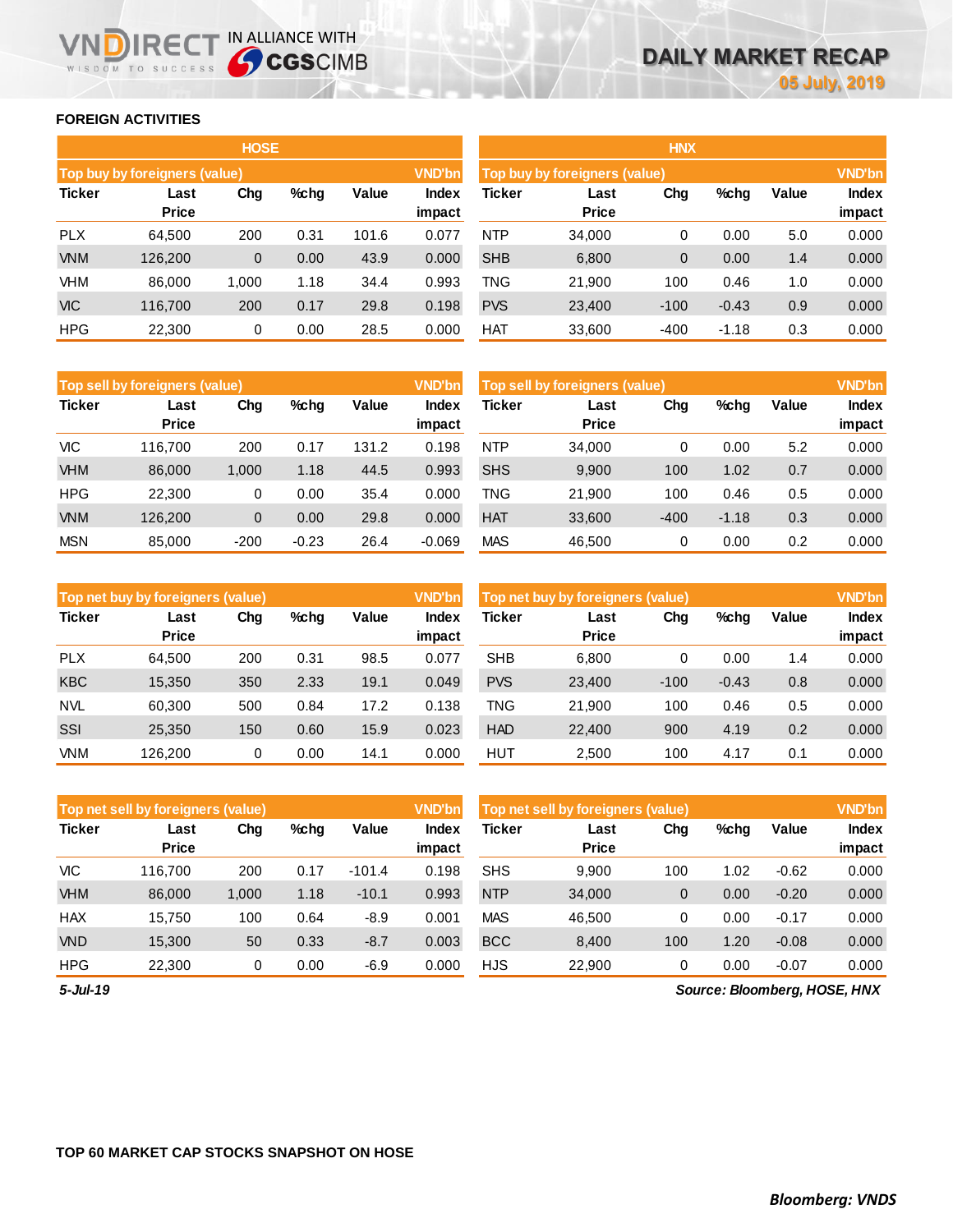# **DAILY MARKET RECAP**

| WISDOM TO SUCCESS      |                            | <b>Sy CGS</b> CIMB |                        |                  |                |                                 |               |              | UAILT MARNET RECAP                              |                          |                  |               |                    |
|------------------------|----------------------------|--------------------|------------------------|------------------|----------------|---------------------------------|---------------|--------------|-------------------------------------------------|--------------------------|------------------|---------------|--------------------|
|                        |                            |                    |                        |                  |                |                                 |               |              |                                                 |                          |                  | 05 July, 2019 |                    |
|                        |                            |                    |                        |                  |                | Mkt. Cap Outs. Vol. Float ratio |               |              |                                                 |                          | P/B              | <b>ROE</b>    |                    |
| No. Ticker             | <b>Price</b><br><b>VND</b> | 1 <sub>M</sub>     | Price change (%)<br>3M | 6M               | <b>US\$mln</b> | <b>MIn'shs</b>                  | %             |              | Avail. Fil Ave. daily vol.<br>$% (30 days-shs)$ | P/E<br>$\pmb{\chi}$      | $\boldsymbol{x}$ | $\%$          | <b>ROA</b><br>$\%$ |
| 1 VIC VM               | 116,700                    | 0.7                | 1.4                    | 16.0             | 16,803         | 3,346                           | 53.4          | 21.9         | 376,082                                         | 89.6                     | 6.6              | 8.9           | 1.4                |
| 2 VHM VM               | 86,000                     | 6.7                | $-7.1$                 | 16.2             | 12,396         | 3,350                           | 30.3          | 33.9         | 1,051,862                                       | 19.1                     | 6.7              | 57.0          | 16.7               |
| 3 VCB VM               | 72,600                     | 8.8                | 6.6                    | 33.5             | 11,587         | 3,709                           | 25.2          | 6.2          | 752,420                                         | 16.6                     | 3.7              | 24.5          | 1.5                |
| 4 VNM VM               | 126,200                    | $-1.0$             | $-7.4$                 | 1.0              | 9,457          | 1,741                           | 46.2          | 41.0         | 734,770                                         | 23.6                     | 7.8              | 34.4          | 28.0               |
| 5 GAS VM               | 103,600                    | 1.6                | $-0.2$                 | 22.6             | 8,533          | 1,914                           | 4.2           | 45.3         | 275,449                                         | 17.0                     | 4.5              | 27.0          | 18.5               |
| 6 SAB VM               | 280,000                    | 2.2                | 12.9                   | 15.1             | 7,727          | 641                             | 10.4          | 36.6         | 32,824                                          | 43.2                     | 11.1             | 28.0          | 19.6               |
| 7 BID VM<br>8 MSN VM   | 32,800                     | 4.5<br>0.0         | $-6.4$                 | 4.0              | 4,825          | 3,419                           | 4.4           | 26.9         | 720,526                                         | 15.3<br>18.7             | 2.1              | 14.5<br>22.0  | 0.6                |
| 9 VREVM                | 85,000<br>35,750           | 4.1                | $-3.7$<br>$-0.1$       | 11.5<br>30.0     | 4,276<br>3,583 | 1,169<br>2,329                  | 25.4<br>100.0 | 8.4<br>16.7  | 356,464<br>1,251,871                            | 34.6                     | 3.3<br>2.9       | 8.8           | 7.8<br>6.3         |
| 10 CTG VM              | 21,150                     | 5.2                | $-3.4$                 | 15.3             | 3,389          | 3,723                           | 15.8          | 0.1          | 2,619,793                                       | 14.3                     | 1.1              | 8.1           | 0.5                |
| 11 PLX VM              | 64,500                     | 4.0                | 5.0                    | 17.5             | 3,250          | 1,171                           | 7.3           | 8.3          | 645,084                                         | 18.9                     | 3.4              | 18.2          | 6.4                |
| 12 TCB VM              | 21,350                     | 0.2                | $-15.9$                | $-14.4$          | 3,213          | 3,497                           | 81.6          | 0.0          | 1,956,368                                       | 8.8                      | 1.4              | 18.6          | 2.8                |
| 13 VJC VM              | 129,500                    | 6.7                | 14.8                   | 12.6             | 3,018          | 542                             | 53.1          | 9.9          | 609,954                                         | 13.1                     | 5.0              | 43.3          | 15.1               |
| 14 HPG VM              | 22,300                     | $-6.3$             | $-10.8$                | $-2.4$           | 2,650          | 2,761                           | 51.0          | 9.8          | 4,589,067                                       | 7.5                      | 1.5              | 21.4          | 11.7               |
| 15 HVN VM              | 42,200                     | 0.5                | <b>N/A</b>             | <b>N/A</b>       | 2,576          | 1,418                           | 2.7           | 20.1         | 793,789                                         | 24.2                     | 3.3              | 13.4          | 2.7                |
| 16 BVH VM              | 82,900                     | 6.6                | $-11.5$                | $-6.4$           | 2,500          | 701                             | 31.1          | 23.4         | 318,660                                         | 51.1                     | 3.8              | 7.7           | 1.0                |
| 17 NVL VM              | 60,300                     | $-0.3$             | 6.0                    | $-4.6$           | 2,414          | 930                             | 32.2          | 31.6         | 567,957                                         | 16.4                     | 2.8              | 20.8          | 5.6                |
| 18 VPB VM              | 19,400                     | 8.7                | $-3.2$                 | 2.4              | 2,051          | 2,457                           | 69.0          | 0.0          | 1,796,073                                       | 7.2                      | 1.3              | 19.7          | 2.2                |
| 19 MBB VM<br>20 MWG VM | 21,300<br>95,400           | 5.2<br>10.2        | $-3.8$<br>13.4         | 14.5<br>14.1     | 1,937<br>1,818 | 2,113<br>443                    | 55.2<br>87.2  | 0.0<br>0.0   | 1,766,510<br>689,522                            | 7.1<br>13.3              | 1.3<br>4.2       | 20.2<br>36.0  | 1.8<br>11.5        |
| 21 POW VM              | 14,700                     | $-5.8$             | $-4.5$                 | <b>N/A</b>       | 1,481          | 2,342                           | 88.5          | 33.9         | 2,881,377                                       | 17.9                     | 1.4              | 7.8           | 3.2                |
| 22 FPT VM              | 46,600                     | 6.9                | 7.2                    | 24.7             | 1,360          | 678                             | 82.0          | 0.0          | 1,174,021                                       | 11.5                     | 2.4              | 21.9          | 10.2               |
| 23 HDB VM              | 26,250                     | $-2.4$             | $-10.3$                | $-9.5$           | 1,108          | 981                             | 72.6          | 5.5          | 1,326,685                                       | 9.1                      | 1.6              | 19.1          | 1.4                |
| 24 EIB VM              | 18,350                     | 3.4                | 4.9                    | 30.6             | 971            | 1,229                           | 79.0          | 0.3          | 362,128                                         | 45.4                     | 1.5              | 3.3           | 0.3                |
| 25 BHN VM              | 92,000                     | $-7.2$             | 12.2                   | 13.6             | 918            | 232                             | 0.9           | 31.4         | 3,027                                           | 45.8                     | 4.9              | 11.3          | 5.2                |
| 26 STB VM              | 11,400                     | $-2.1$             | $-6.9$                 | 2.2              | 885            | 1,804                           | 93.9          | 9.9          | 2,901,609                                       | 9.2                      | 0.8              | 9.1           | 0.6                |
| 27 TPB VM              | 23,100                     | $-3.3$             | 1.8                    | 18.8             | 822            | 827                             | 69.8          | 0.0          | 849,802                                         | 9.7                      | 1.7              | 21.5          | 1.5                |
| 28 ROS VM              | 29,350                     | $-2.5$             | $-7.3$                 | $-18.5$          | 717            | 568                             | 27.0          | 46.4         | 10,136,870                                      | 78.1                     | 2.8              | 3.7           | 2.0                |
| 29 PNJ VM              | 74,500                     | $-3.2$             | $-1.2$                 | 10.4             | 714            | 223                             | 68.5          | 0.0          | 473,191                                         | 15.5                     | 4.1              | 29.1          | 19.4               |
| 30 HNG VM              | 17,900                     | 18.9               | 17.0                   | 16.2             | 683            | 887                             | 23.7          | 48.5         | 903,732                                         | <b>N/A</b>               | 1.5              | $-7.1$        | $-2.6$             |
| 31 DHG VM              | 105,500                    | $-7.9$             | $-11.3$                | 43.5             | 594            | 131                             | 5.6           | 45.8         | 13,201                                          | 25.1                     | 4.6              | 19.0          | 14.7               |
| 32 SSIVM<br>33 KDH VM  | 25,350<br>23,300           | 2.0<br>$-2.0$      | $-7.8$<br>$-7.1$       | $-2.5$<br>$-2.8$ | 555<br>546     | 509<br>544                      | 63.8<br>73.6  | 41.4<br>1.7  | 980,096<br>172,219                              | 11.7<br>15.3             | 1.4<br>1.8       | 11.9<br>12.2  | 4.7<br>8.5         |
| 34 REE VM              | 33,350                     | 4.2                | 3.1                    | 11.9             | 445            | 310                             | 84.4          | 0.0          | 503,981                                         | 5.9                      | 1.1              | 20.6          | 10.8               |
| 35 PPC VM              | 31,000                     | 20.6               | 22.5                   | 71.3             | 428            | 321                             | 24.6          | 34.0         | 481,214                                         | 8.5                      | 1.7              | 20.4          | 16.0               |
| 36 VGC VM              | 20,400                     | 3.6                | <b>N/A</b>             | <b>N/A</b>       | 394            | 448                             | 19.8          | 36.5         | <b>N/A</b>                                      | 14.7                     | 1.4              | 9.7           | 3.7                |
| 37 GEX VM              | 21,500                     | $-4.2$             | $-9.7$                 | 3.6              | 393            | 425                             | 66.2          | 32.7         | 557,894                                         | 8.3                      | 1.6              | 19.1          | 6.1                |
| 38 SBT VM              | 17,150                     | $-3.9$             | $-9.0$                 | $-9.1$           | 388            | 525                             | 28.7          | 94.0         | 1,395,533                                       | 22.8                     | 1.5              | 6.1           | 2.4                |
| 39 PDR VM              | 26,550                     | 8.8                | 14.0                   | 29.3             | 374            | 328                             | 37.7          | 41.2         | 867,804                                         | 13.8                     | 2.4              | 19.7          | 6.2                |
| 40 PHR VM              | 60,600                     | 7.1                | 14.6                   | 74.9             | 353            | 135                             | 33.0          | 41.1         | 496,431                                         | 12.5                     | 3.0              | 24.0          | 13.6               |
| 41 VHC VM              | 88,000                     | $-1.2$             | $-2.2$                 | 0.0              | 350            | 92                              | 37.5          | 65.1         | 257,517                                         | 4.9                      | 1.9              | 46.0          | 29.5               |
| 42 GMD VM              | 27,150                     | 4.6                | $0.6\,$                | 6.3              | 347            | 297                             | 63.2          | 0.0          | 339,261                                         | 12.1                     | 1.3              | 11.3          | 7.1                |
| 43 CTD VM<br>44 SCS VM | 105,200<br>159,900         | $-1.7$<br>1.7      | $-25.2$<br>$-0.1$      | $-34.0$<br>13.4  | 346<br>344     | 76<br>50                        | 85.6<br>99.1  | 2.5<br>28.7  | 70,414<br>11,925                                | 6.1<br>20.7              | 1.0<br>10.7      | 16.9<br>48.6  | 9.5<br>43.6        |
| 45 NT2 VM              | 27,200                     | 1.3                | 0.0                    | 5.0              | 337            | 288                             | 32.1          | 26.4         | 154,315                                         | 11.1                     | 2.0              | 15.5          | 7.5                |
| 46 TCH VM              | 21,350                     | 1.4                | $-8.2$                 | 25.6             | 325            | 353                             | 50.0          | 41.9         | 951,314                                         | 26.7                     | 1.7              | 6.4           | $5.0\,$            |
| 47 HCM VM              | 24,600                     | 5.6                | $-10.9$                | 9.0              | 324            | 306                             | 76.5          | 100.0        | 322,368                                         | 12.2                     | 1.0              | 14.1          | 7.3                |
| 48 KBC VM              | 15,350                     | 7.7                | 1.7                    | 11.6             | 310            | 470                             | 75.4          | 26.4         | 2,057,448                                       | 11.5                     | 0.8              | 7.1           | $3.8\,$            |
| 49 PVD VM              | 18,650                     | 2.5                | $-4.4$                 | 30.4             | 307            | 383                             | 49.4          | 27.7         | 3,092,447                                       | 21.0                     | 0.5              | 2.7           | 1.7                |
| 50 NLG VM              | 28,900                     | 0.9                | 0.7                    | 13.3             | 297            | 239                             | 61.0          | 0.0          | 1,010,403                                       | 6.9                      | 1.4              | 21.6          | 9.9                |
| 51 VPI VM              | 42,000                     | 1.6                | 3.7                    | 1.6              | 289            | 160                             | 100.0         | 40.5         | 308,519                                         | 15.9                     | 3.0              | 20.6          | 8.1                |
| 52 LGC VM              | 33,750                     | 20.5               | 18.8                   | $-4.4$           | 280            | 193                             | <b>N/A</b>    | 4.0          | 1,186                                           | 32.0                     | 2.4              | 7.8           | 2.0                |
| 53 DXG VM              | 18,300                     | 1.7                | $-21.5$                | $-19.4$          | 275            | 350                             | 68.8          | 0.8          | 724,389                                         | 5.4                      | 1.2              | 25.1          | 9.3                |
| 54 DPM VM              | 15,450                     | $-15.1$            | $-16.9$                | $-28.5$          | 260            | 391                             | 38.1          | 28.5         | 754,126                                         | 12.0                     | 0.8              | 7.2           | 5.2                |
| 55 HT1 VM              | 15,750                     | 1.0                | $-2.8$                 | 18.9             | 259            | 382                             | 20.0          | 42.7         | 133,148                                         | 9.0                      | 1.1              | 12.6          | 6.3                |
| <b>56 CII VM</b>       | 22,400                     | $-2.2$             | $-11.1$                | $-12.2$          | 239            | 248                             | 83.4          | 16.8<br>35.2 | 394,673                                         | 66.6                     | 1.1              | 1.7           | 0.4                |
| 57 HPX VM<br>58 VCIVM  | 26,200<br>31,700           | $-0.8$<br>2.8      | 4.2<br>$-15.8$         | 6.1<br>$-26.1$   | 225<br>222     | 200<br>163                      | 90.3<br>65.7  | 63.1         | 347,910<br>93,940                               | 11.7<br>6.3              | 2.1<br>1.4       | 19.4<br>24.7  | 6.5<br>12.7        |
| 59 HAG VM              | 5,430                      | 9.9                | 0.2                    | 16.5             | 217            | 927                             | 63.8          | 40.4         | 2,428,743                                       | 33.3                     | 0.4              | 1.1           | 0.3                |
| 60 PAN VM              | 29,300                     | 0.9                | $-21.3$                | $-14.8$          | 214            | 170                             | 47.3          | 3.8          | 42,070                                          | 16.9                     | 1.4              | 8.8           | $3.5\,$            |
|                        |                            |                    |                        |                  |                |                                 |               |              |                                                 | <b>Source: Bloomberg</b> |                  | $5$ Jul       |                    |

**VNDIRECT IN ALLIANCE WITH**